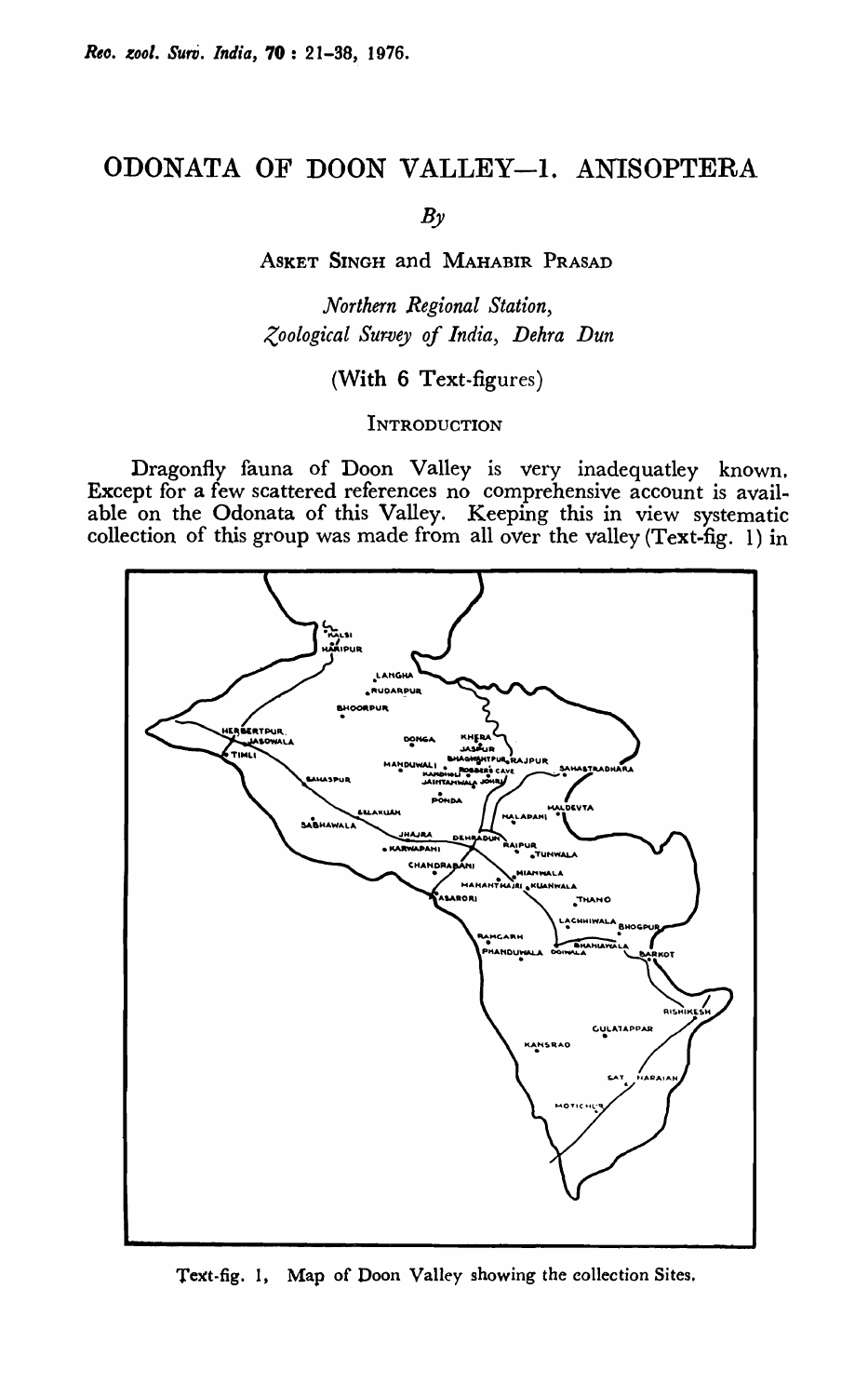the last few years, as a result of which a larger epresentative collection of this group has accumulated in the Zoological Survey of India. The results based on this collection are presented in this report.

Most of the species agree fairly well with the descriptions of Fraser (1933, 1934, 1936), but in a few species marked differences were observed and have been recorded.

#### ACKNOWLEDGEMENTS

We are highly thankful to Dr. A. P. Kapur, Director, Zoological Survey of India, for providing the facilities to carry out this work. The help of Sri S. S. L. Verma and Sri T S. Farmahan in preparation of the figures is gratefully acknowledged. Thanks are aJso due to Dr. P. N. Chatterjee, Forest Entomologist, Forest Research Institute, Dehra Dun for permitting us to consult Institute's library and reference collection.

> Subodrer *ANISOPTERA*  Superfamily AESHNOIDEA Family GOMPHIDAE Subfamily GOMPHINAE

## **Anormogomphus heteropterus** Selys

*1854. Anormogomphus heteropterus* Selys, *Bull. A cad. Be!g.* 21(2): 61.

1934. Anormogomphus heteropterus, Fraser, *Fauna Brit. Ind. Odon.* 2: 174-176.

*Material:* Donga, Gula Tappar, Haripur, Kalsi, Lachhiwala, Mianwala, Ramgarh, Sahastradhara and Timli, one female from each locality.

*Measurements*: Female-Abdomen, 35 mm. fore wing, 31-33.5 mm. hind wing, 31 mm.

*Remarks*: No male could be collected. It is the first record of this species from *V.P.* Previously it is known only from Punjab and Bihar.

## Anormogomphus kiritschenkoi Bartenef

*1913. Anormogomphus kiritschenkoi* Bartenef, *Revue Russe d' Ent.,* **13:** 179. 1934. *Anormogomphus kiritschenkoi,* Fraser, *Fauna Brit. Ind. Ddon.* 2: 176-177.

*Material:* Herbertpur, 1  $\Omega$ .

*Measurements.·* Female-Abdomen, 30 mm. fore wing, 27 mm. hind wing, 25.5 mm.

*Remarks:* A very rare species. It has recently been recorded from India for the first time (Singh and Prasad, 1974).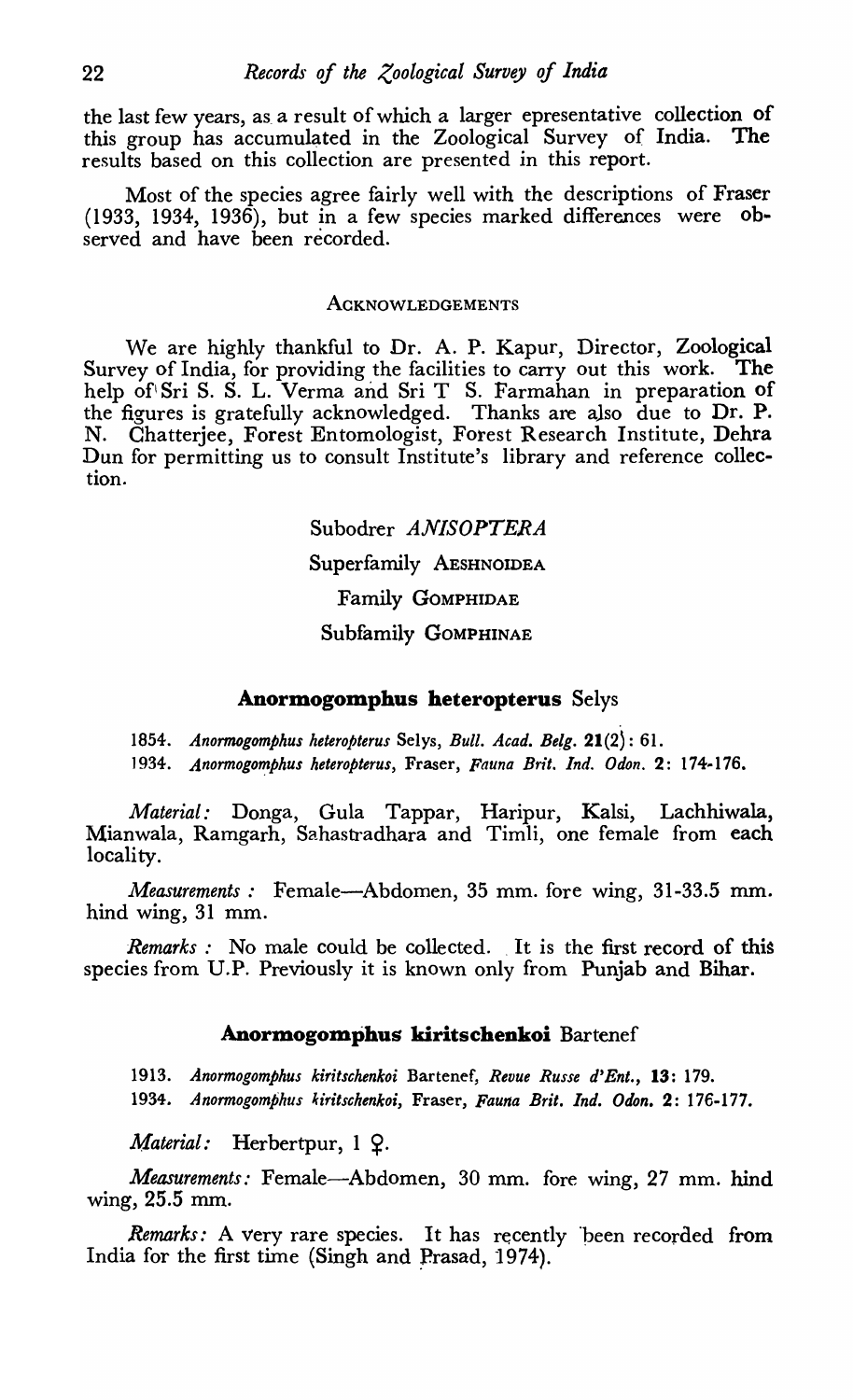## **Mesogomphus lineatus** (Selys)

 $(Text-fig. 2, A & B)$ 

*1850. Gomphus lineatus* Selys, *Rev. Odon.* p. 386.

i934. *Mesogomphus lineatus,* Fraser, *Fauna Brit. Ind. Odon.* 2: 230-234.



l'ext-fig.2. (A & B) *Mcsogomphus lineatus* (Selys) A. fore wing, B. hind wing; (C & D) *Cratilla lineatqus* (Braner), C. fore wing, D. hind wing.

*Material:* Bhaniawala, 1  $\sigma$ ; Asarori, 1  $\sigma$ ; Donga, 19; Kaudholi, 1 *d*'; Langha, 1 *d*'; Motichur, 1 *d*'; Rishikesh, 1 *d*'; Raipur, 2 *d*'*d*'; and Sahastradhara,  $3 \Omega$ .

*Measurements:* Male-Abdomen, 29 mm. fore wing, 25 mm. hind wing, 23 mm. Female-Abdomen, 33 mm. fore wing, 31 mm. hind wing, 29· mm.

*Remarks:* A very common species.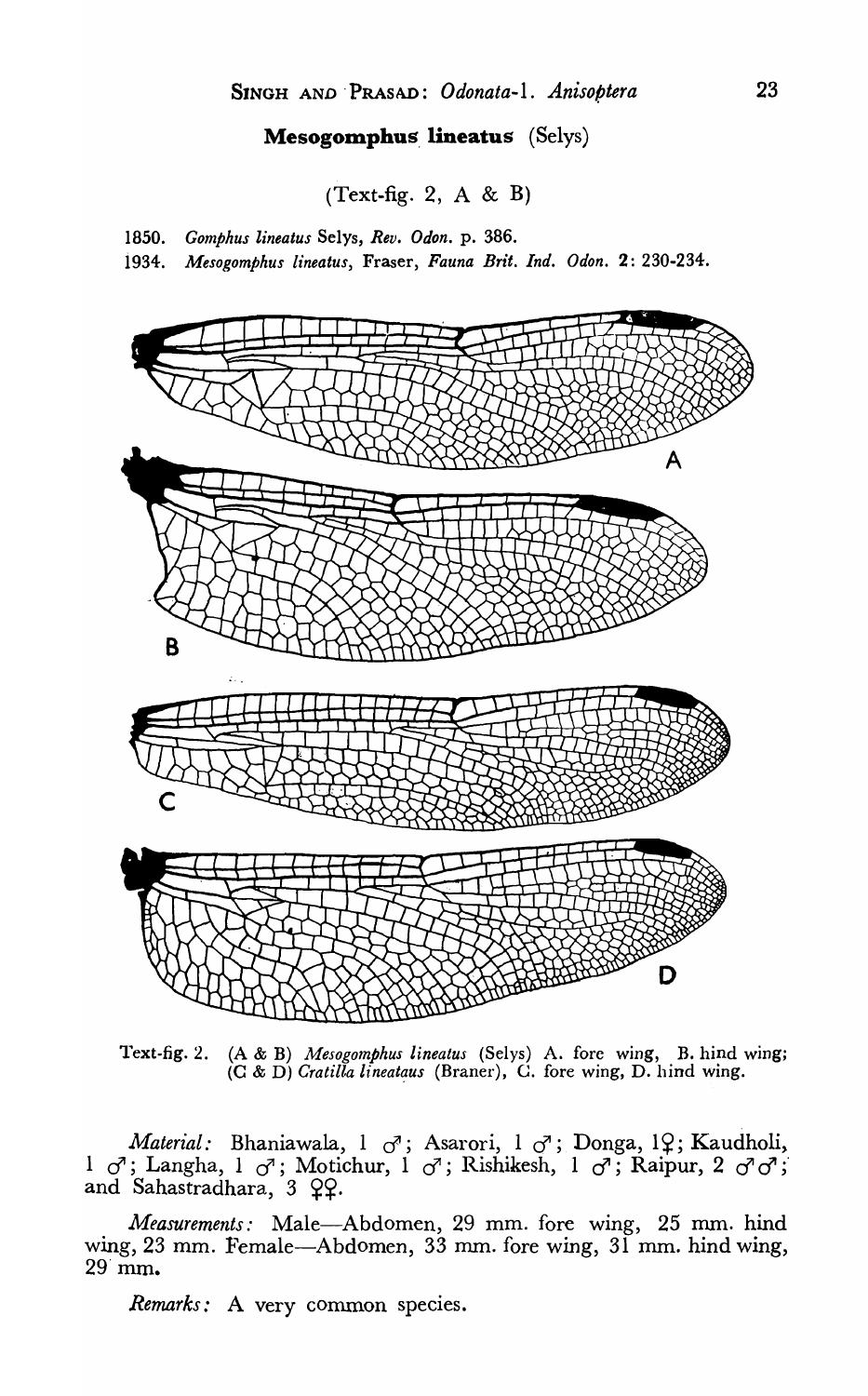#### Onychogomphus M-flavum Selys

*1854. Onychogomphus bistrigatus* Selys, *Mon. Gomph.* p. 22.

*1934. Onychogomphus M-Jlavum,* Fraser, *Fauna Brit. Ind. Oion.* 2: 250·254.

*Material:* Herbertpur,  $1 \sigma$ ; Robber's Cave,  $1 \sigma$ ; and Sahastradhara,  $4 \sigma$ <sup> $\sigma$ </sup>.

*M*<sub>2</sub> asurements: Male—Abdomen, 34 mm. fore wing, 31 mm. hind. wing, 30 mm.

*Remarks:* This species is known only from Darjeeling and is reported from U.P. for the first time. The material studied consists of males only.

#### Onychogomphus cerastes (Selys)

1854. Ophiogomphus cerastes Selys, Bull. Acad. Belg. 21(2): 41. *1934. Onychogomphus cerastes,* Fraser, *Fauna Brit. Ind. Odon.* 2: 260·261.

*Material:* Sahastradhara, 3' *d'd';* and Timli, 1 *d';* 

*Measurements:* Male-Abdomen, 32 mm. fore wing, 30 mm. hind wing, 28 mm.

*Remarks:* A rare speeies.

*Distribution:* It is known from Nepal and north India.

## Lamelligomphus risi (Fraser)

*1922. Gomphus risi* Fraser, *Mem. Dept. Agric. India,* 7(7): 73·74. *1934. Lamelligompl .. us rifti,* Fraser, *Fauna Brit. Ind. Ddon.* 2: 273·275.

*Material:* Rishikesh, 1 *d' .* 

*Measurements:* Male-Abdomen, 38 mm. fore wing, 35 mm. hind wing, 34 mm.

Remarks: A very rare species.

*Distribution:* It is known from eastern India only.

## Nepogomphus modestus (Selys)

*1878. Onychogomphus modestus* Selys, *Bull. Acad. Belg.* 46: 423. *'1934. Nepogomphus modestus,* Fraser, *Fauna Brit, Ind. Odon.* 2: 285·286.

*Material:* Donga, 1  $\sigma$ ; Motichur, 1  $\sigma$ ; 1  $\varphi$ ; Rajpur, 1  $\sigma$ , 1  $\varphi$ ; Robber's Cave,  $1 \circ f$ ; Sahastradhara,  $7 \circ f$ ,  $1 \circ f$ ; and Timli,  $2 \circ f$ ,  $f$ , Robber's Cave,  $1 \circ f$ ; Sahastradhara,  $7 \circ f$ ,  $10 \circ f$ ; and Timli,  $2 \circ f$ ,

*Measurements:* Male-Abdomen, 23 mm. fore wing, 24 mm. hind wing, 22.5 mm. Female-Abdomen, 24 mm. fore wing, 24 mm. hind wing, 22.5 mm. .

*Remarks:* This species is known from Bengal and Assam, Burma and Sumatra. This is the first record of this species from north-west India.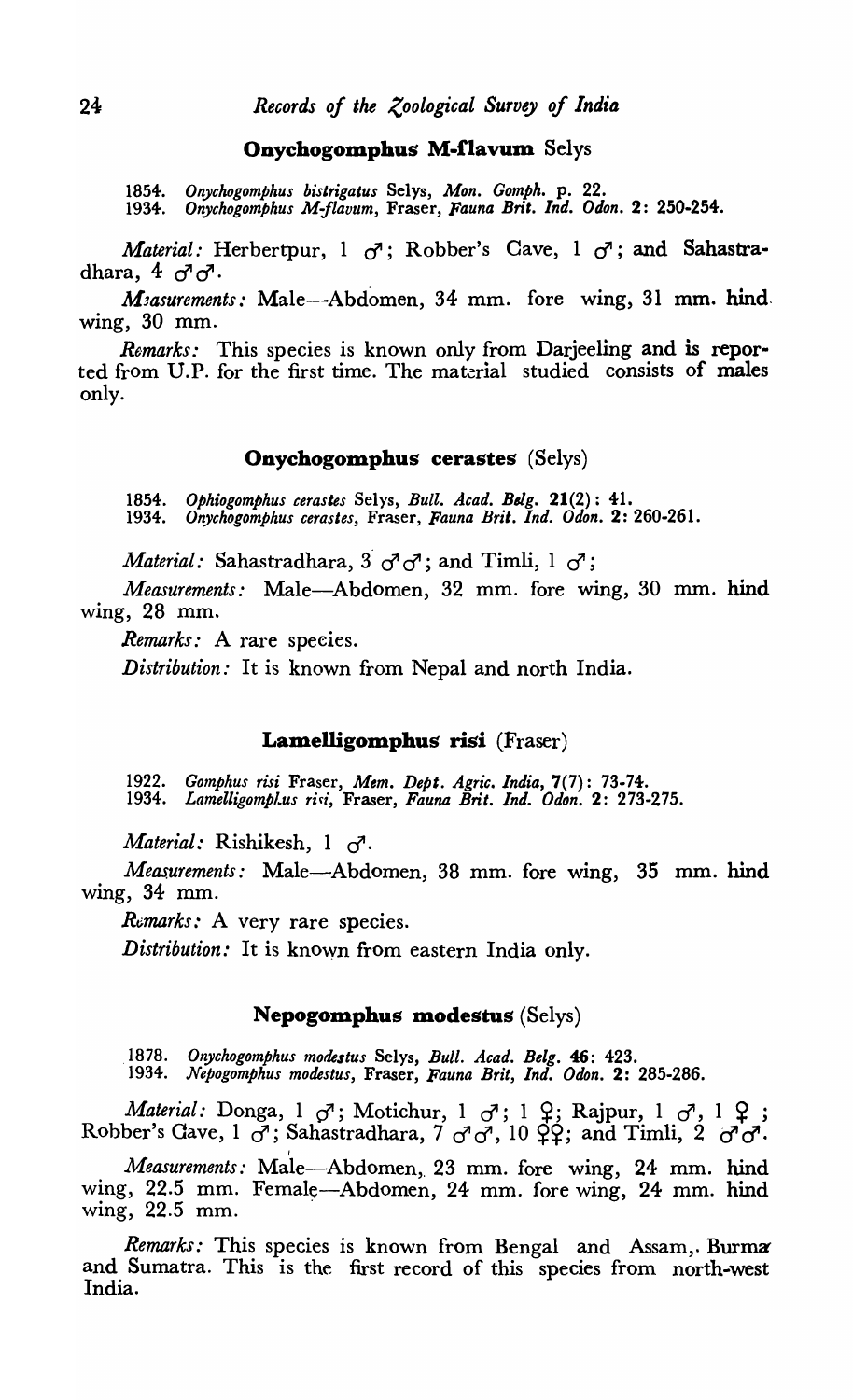## Subfamily ICTINOGOMPHINAE Ictinogomphus rapax (Rambur)

*1842. Diastatomma rapax* Rambur, *Ins. Neurop.* p. 169. *1934. Ictinus rapax,* Fraser, *Fauna Brit. Ind. Odon.* 2: 373-376.

*Material:* Bhaniawala, 1 *d';* and Rishikesh, 1 *d'.* 

*Measurements:* Male-Abdomen, 46 mm. fore wing, 42 mm. hind wing,  $41$  mm.

*Remarks:* A very rare species. Differs from the published account in having dark brown basal markings of both the wings extended up to first antenodal nervure, and in having brown membrane.

> Family AESHNIDAE Subfamily ANACTINAE

## Anax immaculifrons Rambur

*1842. Anax immaculifrons* Rambur, *Ins. Nfurop.* p. 189. *1936. Anax immaculifrons,* Fraser, *Fauna Brit. Ind. Odon.* 3: 145-146.

*Material:* Rajpur, 1  $\sigma$ ; and Sahastradhara, 2  $\sigma$ <sup>7</sup> $\sigma$ <sup>7</sup>;

*Measurements:* Male-Abdomen, 51.5 mm. fore wing, 56-58 mm. hind wing, 55 mm.

*Remarks:* A very rare species. This is the first record of this species from Doon Valley.

## Anax guttatus (Burmeister)

*1839. Aeschna guttata* Burmeister, *Handb. Ent.* 2: 840. *1936. Anax guttatus,* Fraser, *Fauna Brit. Ind. Odon.* 3: 140-142.

*Material: Ballupur (Dehra Dun), 1 d<sup>7</sup>.* 

*Measurements:* Male-Abdomen, 54 mm. fore wing, 51 mm. hind wing, 50 mm.

*Remarks:* Very rare. According to Fraser (1936) the pterostigma extends over  $2\frac{1}{2}$  cells in all the wings. But in this specimen it extends over  $3\frac{1}{2}$  cells in the right fore wing. Discoidal cell in hind wings comprises only two cells.

> Superfamily LIBELLULOIDEA Family CORDULIIDAE Subfamily EPOPHTHALMIINAE

#### Macromia moorei. Selys

*1874. Macromia moore;* Selys, *Bull. Acad. BeIg.* 37: 28. *1936. Macromia moorei,* Fraser, *Fauna Brit. Ind. Odon.* 3: 164-166.

*Material:* Kandholi, 4  $\sigma$ <sup>7</sup>  $\sigma$ ; Dhera Dun, 1  $\sigma$ <sup>7</sup>; and Sahastradhara,  $1 \, \sigma$ ;  $2 \, \Omega$ .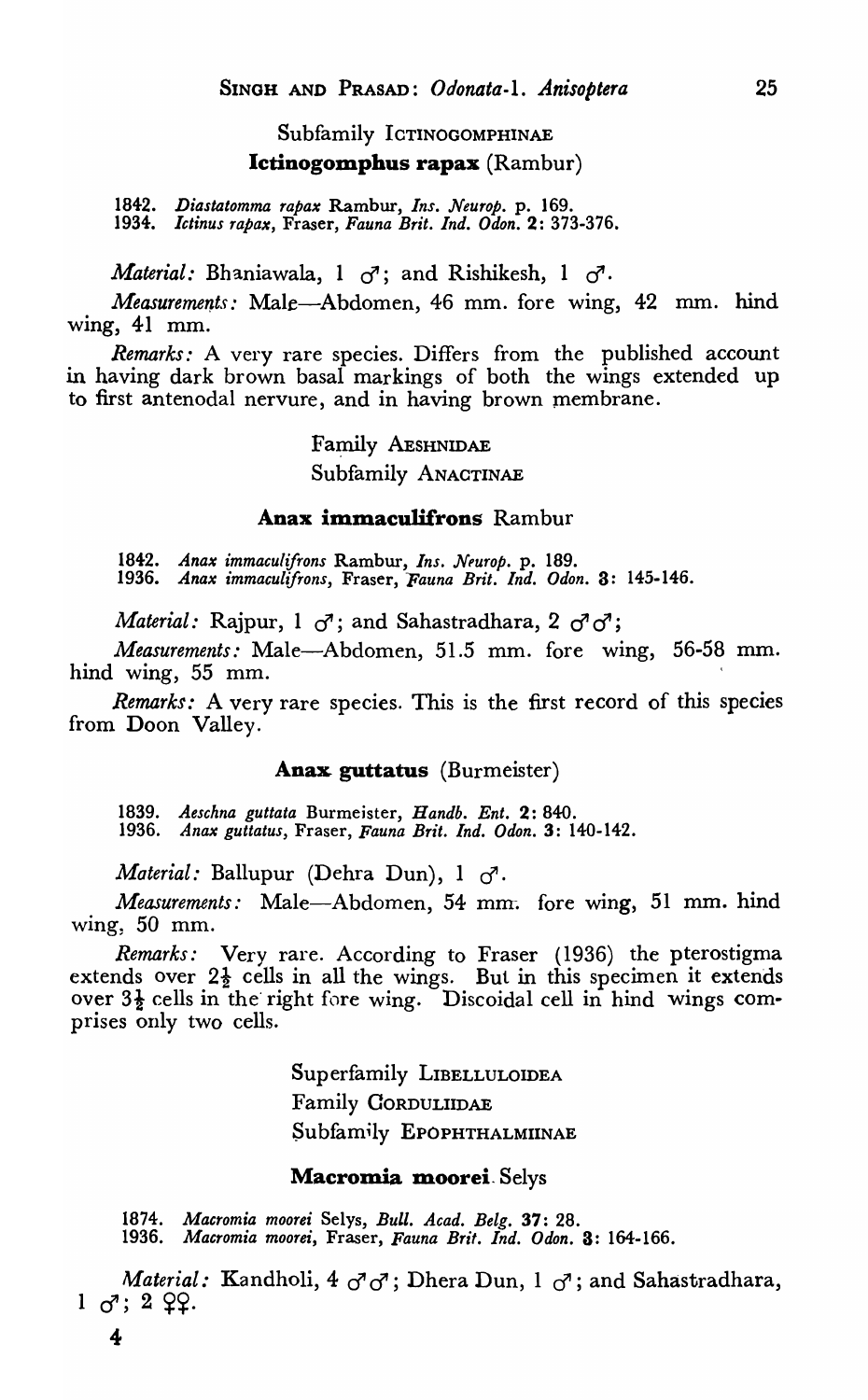*Measurements:* Male-Abdomen, 47 mm. fore wing, 46 mm. hind wing, 44 mm. Female-Abdomen, 47 mm. fore wing, 47 mm. hind wing, 46 mm.

*Remarks:* Very rare species.

*Distribution:* It is known from N. E. Himalayas, Simla, and Kumaon Hills.

> Family LIBELLULIDAE Subfamily LIBELLULINAE

## Cratilla lineata (Brauer)

 $(Text-fig. 2, C & D)$ 

*1878. Orthemis lineata* Brauer, *Sitzungsber. Akad.* Wien~ 77: 9. *1936. eratilla lineata,* Fraser, *Fauna Brit. Ind. Odon.* 3: 286-288.

*Material:* Asarori,  $1\sigma$ ; Donga,  $1\sigma$ ; Kuanwala,  $2\sigma\sigma$ ; and Timli,  $1 \sigma$ .

*Measurements:* Male-Abdomen, 28 mm. fore wing, 35.5 mm. hind *wing,* 34 mm.

*Remarks:* A rare species. It is usually found in thick forest quite far from ponds and streams. This *species* has recently been reported from north-west India (Singh and Prasad, 1974).

## Potamarcha obscura (Rambur)

1842. Libellula obscura Rambur, *Ins. Neurop.* p. 64. *1936.* ~otamarcha *a bscura*, Fraser, *Fauna Brit. Ind. Odon.* 3: 289-291.

*Material:* Jasowala, 1 <sup>d</sup>; Lachhiwala, 2 d' d'; and Timli, 3 d' d', 3 <del>9</del>9.

*Measurements:* Male-Abdomen, 28.5 mm. fore wing, 34 mm. hind wing, 32.5 mm. Female --Abdomen, 28 mm. fore wing, 34 mm. hind wing, 32 mm.

*Remarks:* It is commonly found near small, weedy ponds and also from thick forest far away from ponds and streams.

## Orthetrum brunneum brunneum (Fonscolombe)

*1837. Libellula brunnea* Fonscolombe, *Ann. Soc. Ent. France,* 6: 141. 1936. Orthetrum brunneum brunneum, Fraser, *Fauna Brit. Ind. Odon.* 3: 294-295.

 $$ Phanduwala, 2 ??; Ramgarh, 1 ?; and Sahastradhara, 6 ??.

*Measurements:* Female-Abdomen, 29 mm. fore wing, 35 mm. hind wing, 34 mm.

*Remarks:* Fairly common species.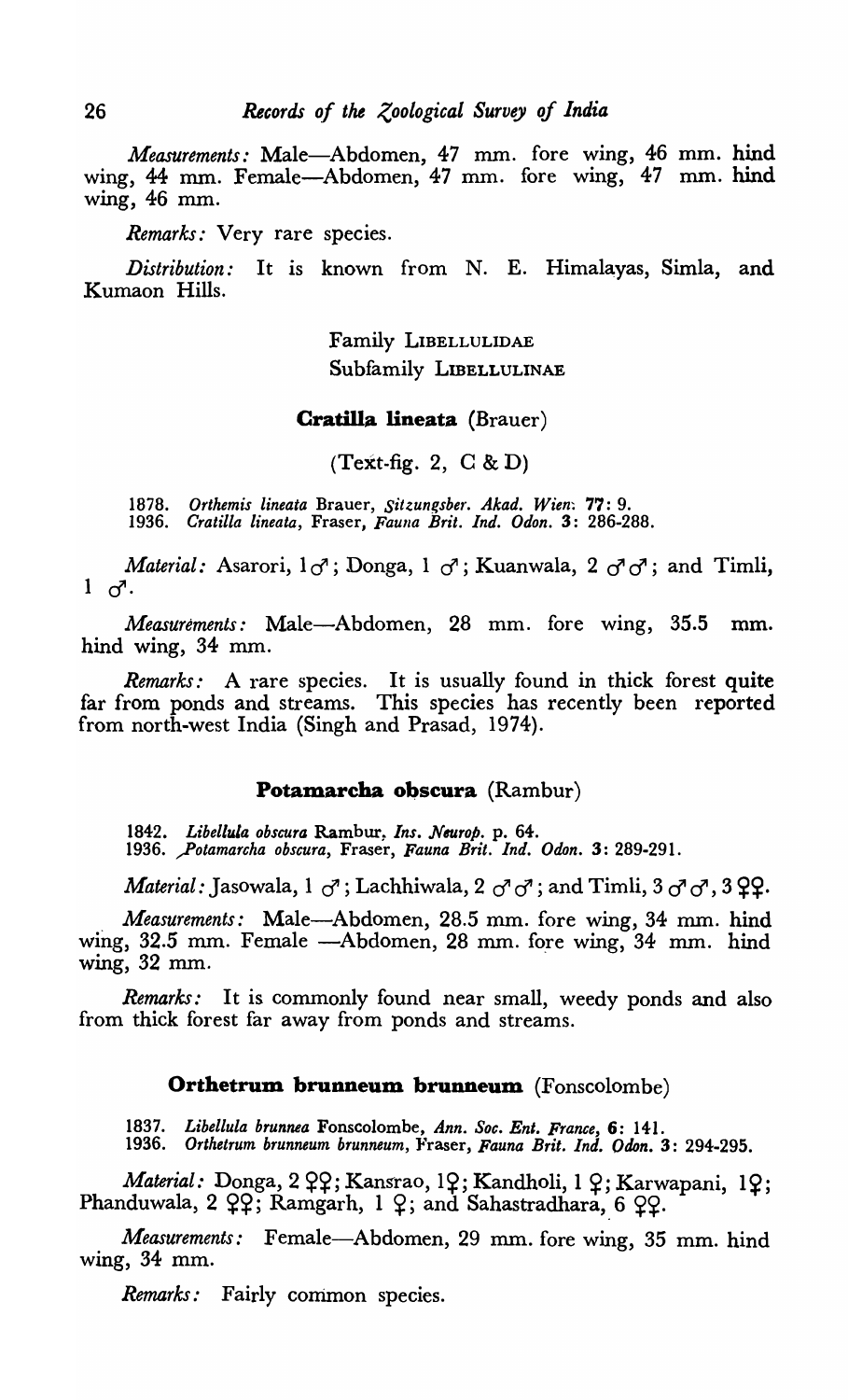### Orthetrum taeniolatum (Schneider)

1845. Libellula taeniolata Schneider, Stett. Ent. Zeit. 6: 111 *1936. Orthetrum taenio/alum,* Fraser, *Fauna Brit. Ind. Odon.* 3: 296-298.

*Material: Asarori, 1*  $\sigma$ *, 1*  $\varphi$ *; Barkot, 1*  $\varphi$ *; Bhaniawala, 2*  $\sigma$  $\sigma$ *<sup>;</sup> Bhag*want Pur, 1 *d*, 1 <del>2</del>; Bhoorpur, 5 *d*<sup>1</sup>*d*</sup>; Donga, 2 *d*<sup>1</sup>*d*<sup>2</sup>, 2 <del>Q</del>2; Haripur, *5 c! c!* ,3 ~~; Herbertpur, 9 *c! d',* 12 ~~; Johari, 1 *d';* Jaintanwala, 1 *c!;*  Jaspur, 1*c*<sup>7</sup>; Jhajra, 2<sup>1</sup>c<sup>7</sup>c7; 8 ??; Kandholi, 8 c7c7, 3 ??; Karwapani,  $\frac{1}{1}$   $\sigma$ ; Kanarao, 3  $\sigma$   $\sigma$ , 7  $\acute{q}$ 9; Kalsi, 2  $\sigma$   $\sigma$ ; Kuanwala, I  $\acute{q}$ ; Khera, 1  $\acute{q}$ ; Langha, 3  $\sigma$  o<sup>i</sup>; Lachhiwala, 2  $\varphi$ ?; Maldevta, 1  $\sigma$ , 1  $\varphi$ o; Motichur,  $7 \sigma^7 \sigma^7$ , 6  $99$ ; Nalapani, 1  $\sigma^7$ , Pondha, 1  $\sigma^7$ ; Phanduwala, 3  $\sigma^7 \sigma^7$ ; Prem Nagar, 1 *d*'; Raipur, 10 *d*'*d*', 4 ??; Rajpur, 3 *d*'*d*', 2 ??; Robber's Cave, 1  $\sigma'$ ; Satnarain, 1  $\sigma'$ ; Sahaspur, 3  $\sigma' \sigma'$ , 1  $\varphi$ ; Sahastradhara,  $30 \text{ } \sigma \sigma \sigma'$ ,  $10 \text{ } \mathcal{Q}$ ; Timli,  $6 \text{ } \sigma' \sigma'$ ;  $2 \text{ } \mathcal{Q}$ ; and Thano,  $1 \text{ } \sigma'$ .

*Measurements:* Male-Abdomen, 24 mm. fore wing, 29 mm. hind wing, 27 mm. Female-Abdomen, 22-23.5 mm. fore wing, 28 mm. hind wing, 27 mm.

*Remarks:* A very common species found near as well as away from ponds and streams. It is often seen resting on dry or moist sand and is seldom found resting on twigs.

## Orthetrum chrysostigma luzonicum (Brauer)

1868. Libella luzonica Brauer, Verh. Zool.-bot. Ges. Wien, **18**: 169, 732.<br>1936. Orthetrum chrysostigma luzonicum, Fraser, Fauna Brit. Ind. Odon. 3: *1936. Orthetrum chrysostigma luzonicum,* Fraser, *Fauna Brit. Ind. Odon.* 3: 298-300.

*Material:* Herbertpur, 1  $9$ ; Motichur, 1  $\sigma$ <sup>7</sup>; Robber's Gave, 1  $\sigma$ <sup>7</sup>, 1  $9$ ; and Rishikesh,  $2 \sigma \sigma$ , 1  $9$ .

*Measurements:* Male-Abdomen, 29 mm. fore wing, 29 mm. hind wing, 27 mm. Female-Abdomen, 28 mm. fore wing, 32 mm. hind wing, 31 mm.

*Remarks:* It differs from the published description in the following features. Middle portion of labium is black and its sides are pale yellow; face slightly greenish yellow; rows of cells between 1 *Riii* and *Rspl* always 2; reticulation in subcostal, cubital and discoidal areas may be black Or yellow.

## Orthetrum sabina  $(Drury)$

## $(Text-fig. 3, A & B)$

*1770. Libellula sabina* Drury, *Ill. Exot. Ins.* 1: 114, 115. *1936. Orthetrum sabina,* Fraser, *Fauna Brit. Ind. Odon.* 3: 300, 392.

*Material: Asarori, 1 d<sup>3</sup>, 1 2; Bhoorpur, 1 d<sup>3</sup>; Gula Tappar, 1 d<sup>3</sup>,* 1 <del>?</del>; Herbertpur, 1 *d*<sup>,</sup> 10 ??; Jaintanwala, 1 ?; Jasowala, 1 *d*<sup>3</sup>; Johari, 1  $+$ ; Herbertpar, 1  $\sigma$ , 10  $+$ +, Jamianwala, 1  $+$ ; Jasowala, 1  $\sigma$ , Johann, 1  $\sigma$ , 1  $\sigma$ , 2  $\sigma$ , 2  $\varphi$ , 2  $\varphi$ ; Rishikesh, 1  $\sigma$ ,  $2 \ \tilde{\varphi}$ ?; Ramgarh, 1 ?; Sahaspur, 3 $\tilde{\varphi}$ ?; Satnarain, 1 ?; Sahastradhara,  $1 \circ$ <sup>7</sup>; and Timli,  $5 \circ \circ \circ$ .

P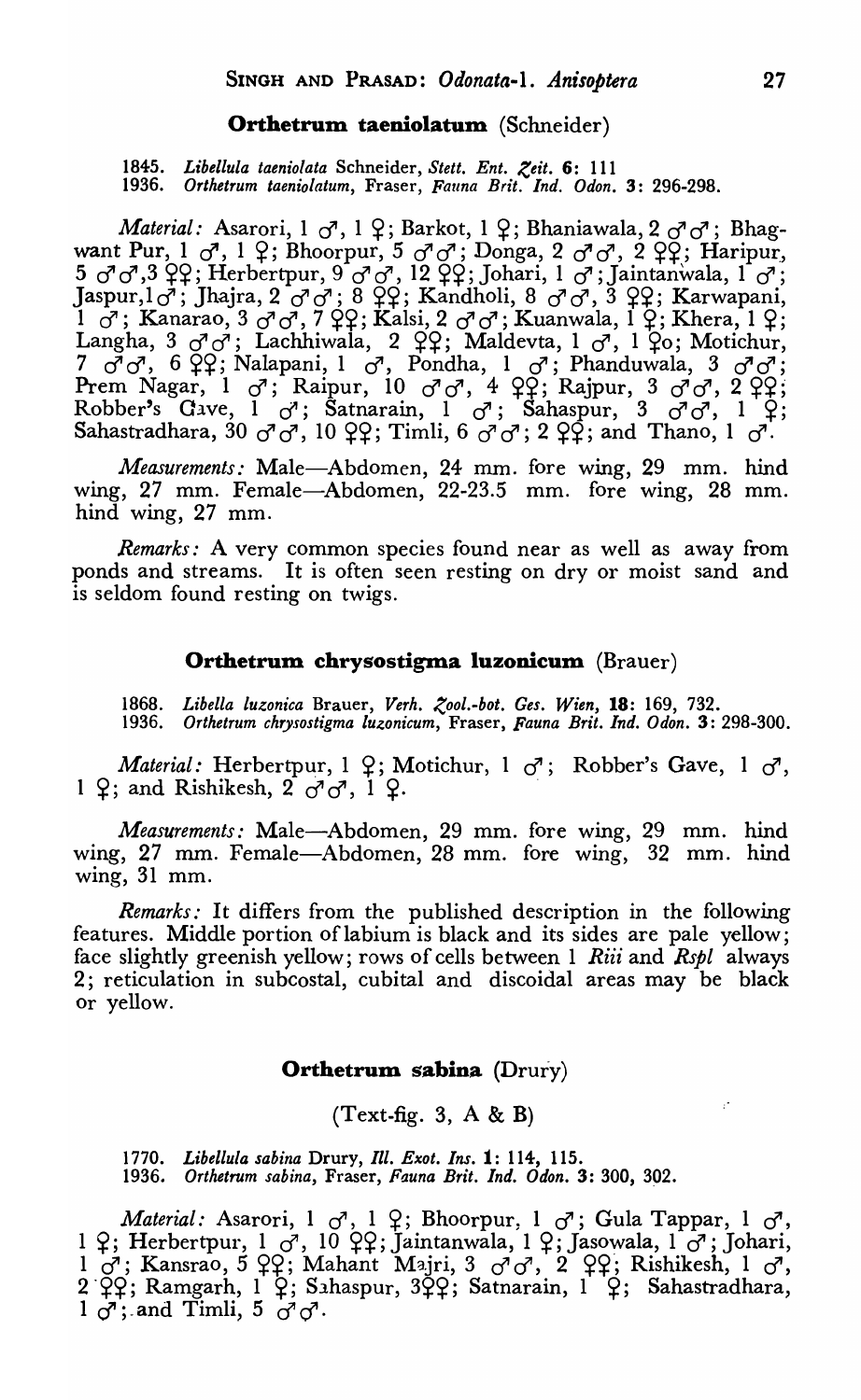*Measurements:* Male-Abdomen, 33 mm. fore wing, 30-34 mm. hind wing, 30-33 mm. Female—Abdomen, 31 mm. fore wing, 33 mm. hind wing, 30 mm.



Text-fig. 3. (A & B) Orthetrum sabina (Drury), A. fore wing, B. hind wing; (C & D) *Brachydiplax sabina* (Rambur) C. fore wing, D. hind wing.

*Remarks:* A very common species. It can be 'seen flying in large numbers in paddy fields and near the streams. Specimens of this spceies collected from moist habitats have greenish-yellow thorax and, abdomen marked with black, while these collected from comparatively drier habitats are creamy yellow with black markings.

## **Orthetrum triangulare triangulare** *(Selys)*

1878. Libella triangularis Selys, Mitth, Mus. Dresden. p. 314. 1936, Orthetrum triangulare triangulare, Fraser, Fauna Brit Odon. 3: 305-307,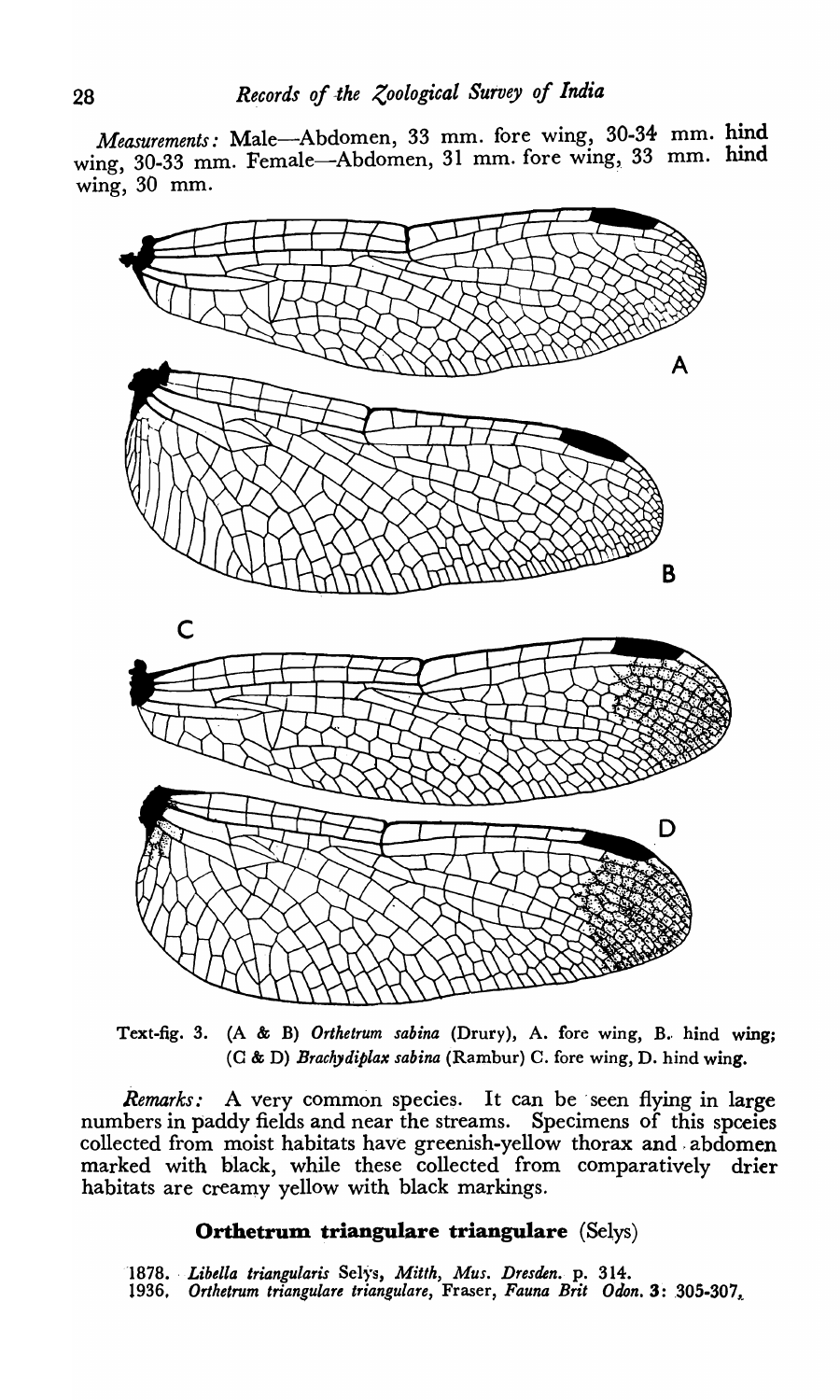Material: Donga, 5  $\sigma$   $\sigma$ , 1  $\varphi$ ; Kansrao, 1  $\sigma$ ; Kandholi, 12  $\sigma$   $\sigma$ ; *Kalsi*, 1 *d*'; *Lachhiwala*, 1 *d*'; *Nalapani*, 6 *d*'*d*'; *Rajpur*, 3 *d*'*d*'; *Kalsi*, 1 *d*'; *Lachhiwala*, 1 *d*'; *Nalapani*, 6 *d*'*d*'; *Rajpur*, 3 *d*'*d*'; Raipur,  $1 \sigma^i$ ; Robber's Cave,  $2 \sigma^i \sigma^i$ ; and Sahastradhara,  $65 \sigma^i \sigma^j$ ,  $1 \Omega$ .

*Measurements:* Male-Abdomen, 27-28.5 mm. fore wing, 36-39.mm. hind wing, 35-38 mm. Female—Abdomen, 29 mm. fore wing, 38-40 mm. hind wing, 37-39 mm.

*Remarks:* It is one of the commonest species. It differs from the published account in having its pterostigma extended over more than two cells—extending over half or a even more of the third cell.

## Orthetrum pruinosum neglectum (Rambur)

*1842. Libellula neglecta* Rambur, *Ins. Neurop.* p. 86.

*1936. Orthetrum pruinosum neglectum,* Fraser, *Fauna Brit. Ind. Odon.* 3: 311-313.

*Material:* Asarori, 5  $\sigma$ <sup>1</sup> $\sigma$ <sup>7</sup>, 2  $\Omega$ <sub>2</sub>; Bhogpur, 1  $\sigma$ <sup>7</sup>, 1  $\Omega$ ; Barkot, 2 $\sigma$ <sup>7</sup> $\sigma$ <sup>7</sup>; Bhoorpur,  $1 \quad \sigma$ ,  $1 \quad \mathcal{Q}$ ; Bhaniawala,  $2 \quad \sigma^2 \sigma^2$ ; Ballupur,  $3 \quad \sigma^2 \sigma^2$ ; Donga, 8 *d*<sup>1</sup>*d*<sub>1</sub>; Dehradun, 1 *d*<sup>1</sup>, 1 <sup>2</sup>; Herbertpur, 9 *d*<sup>1</sup>*d*<sup>1</sup>, 5 ° 29; Jaintanwala,  $1 \sigma$ ; Kandholi,  $18 \sigma$   $\sigma$ <sub>1</sub>,  $2 \sigma$ <sub>2</sub>; Kalsi,  $1 \sigma$ <sub>1</sub>,  $1 \sigma$ <sub>2</sub>; Kansrao, 6  $\sigma$ <sup>1</sup> $\sigma$ <sup>1</sup>, 3  $\sigma$ <sub>2</sub>; Lachhiwala, 3  $\sigma$   $\sigma$ , 2  $\varphi$   $\varphi$ ; Langha, 7  $\sigma$   $\sigma$ , I  $\varphi$ ; Motichur, 4  $\sigma$   $\sigma$ ; nalapani, 2  $\sigma$   $\sigma$ , 1  $\varphi$ ; Rishikesh, 5  $\sigma$   $\sigma$ , 3  $\varphi$  $\varphi$ ; Robber's Gave, 6  $\sigma$   $\sigma$ , 2 ??; Raipur, 13 *d'd*, 4 ??; Rajpur, 5 *d'd*<sup>1</sup>, 3 ??; Sahaspur, 5 *d'd*<sup>1</sup>,  $1~\varphi$ ; Sabhawala, 1  $\sigma$ <sup>7</sup>; Sahastradhara, 24  $\sigma$ <sup>7</sup> $\sigma$ <sup>7</sup>, 8  $\varphi$ 9; and Timli, 7 *d* d, 2 cc.

*Measurements:* Male—Abdomen, 28 mm. fore wing, 35.5 mm. hind wing,  $34 \text{ mm}$ . Female—Abdomen,  $25.5-28 \text{ mm}$ . fore wing,  $34-37 \text{ mm}$ . hind wing, 32-36 mm.

*Remarks:* A very common species, easily distinguished by its bright red abdomen.

## Orthetrum glaucum (Brauer)

*1865. Libellula glauca* Brauer, *Verh. zool. -bot. Ges. Wien,* 15: 1012. *1936. Orthetrum glaucum,* Fraser, *Fauna Brit. Ind. Odon.* 3: 307-309.

*Material:* Asarori, 5 *d*<sup>7</sup>*d*'; Donga, 16 *d*<sup>7</sup>*d*'; Haripur, 1 *d*'; Kandholi, 13 *c! d';* 1 ~; Kalsi, 1 *d';* Kansrao, 2 if *d',* 1 ~; Lachhiwala, 1 *d';*  15 *d d*, 1 <sub>+</sub>, **Kaisi**, 1 *d*, **Kaisiao**, 2 *d d*, 1 +, Laciniwala, 1 *d*,<br>Manduwala, 1 *d*'; Motichur, 3*d*'*d*'; Nalapani, 2 *d*'*d*'; Rajpur, 13 *d*'*d*'; Ramgarh, 1 *d';* Raipur, 8 *c! c!;* Robber's Cave, 3 *c! d';* Sahastradhara,  $24 \, \sigma^7 \sigma^7$ ; and Satnarain, 1  $\sigma^7$ .

*Measurements:* Male-Abdomen, 28.5-30 mm. fore wing, 36.5-38.5 mm. hind wing, 35-37 mm. Female-Abdomen, 29.30 mm. fore wing, 35-37 mm. hind wing, 34-36 mm.

*Remarks:* A common species.

#### **Orthetrum japonicum internum** MacLachlan

*1894. Orthetrum Japonicum internum* MacLachlan, *Ann. Mag. Nat. Hist.* 13: 431. *]936. Orthetrum japonicum internum,* Fraser.\_ *Fauna Brit. Ind. Odon.* 3: 304-305.

*Material:* Kansrao, 1.2; Rajpur, 1  $\sigma$ , 1 2; Robber's Cave, 1  $\sigma$ ; and Sahastradhara, 2  $\sigma$ <sup>1</sup>, 1  $\varphi$ ;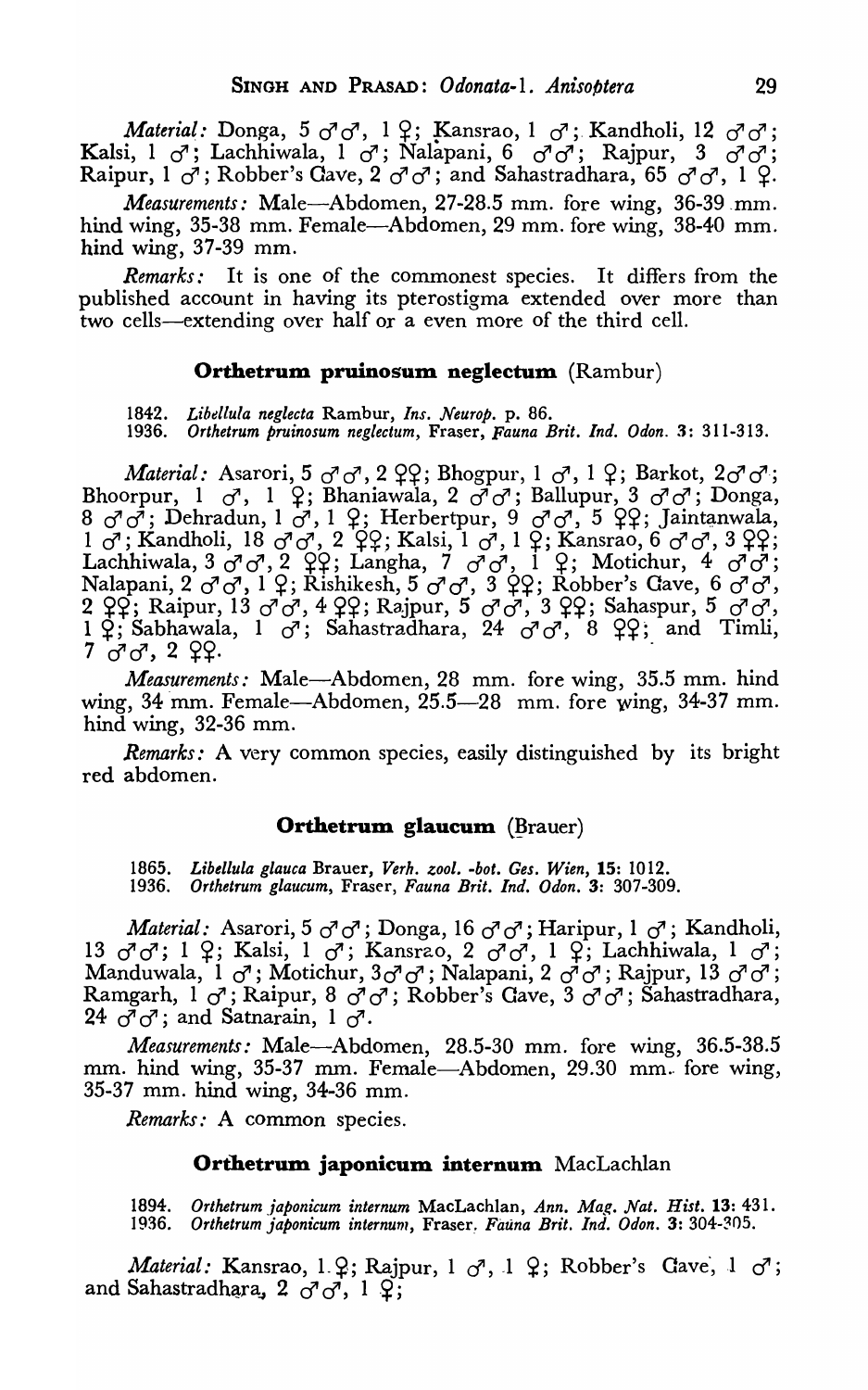*Measurements:* Male-Abdomen, 27.5 mm. fore wing, 35 mm. hind wing, 33 mm. Female-Abdomen, 27.5 mm. fore wing, 35 mm. hind wing, 33.5 mm.

*Remarks:* A fairly common species.

## Subfamily DIASTAPIDINAE

## Palpopleura sexmaculata sexmaculata (Fabr.)

*1787. Libellula sexmaculata* Fabri\ ius, *Mant. Ins.* 1: 338. 1936. Palpopleura sexmaculata sexmaculata, Fraser, Fauna Brit. Ind. Odon. 3: 318-320.

*Material: Barkot*, 1 *Q*; Bhoorpur, 1 *d*'; Donga, 3 *d*'*d*', 2 *Q*?; Herbertpur, 9 *d*' *d*', 10 QQ; Johari, 1 Q; Kalsi, 2 *d*' *d*'; Gula Tappar, 3 d'd'; Kuanwala, 1 d'; Kandholi, 14 d'd', 5 99; Kansrao, 9 d'o',<br>1 9; Lachhiwala, 2d'd'; Langha, 8 d'd', 8 99; Motichur, 5 d' d',  $7 ~\dot{\varphi}\acute{\varphi}$ ; Maldevta, 1  $\varphi$ ; Rajpur, 33  $\dot{\sigma}$   $\sigma$ , 11  $\check{\varphi}\acute{\varphi}$ ; Rishikesh, 22  $\sigma$   $\dot{\sigma}$ , 14  $\check{\varphi}\acute{\varphi}$ ; Raipur, 1 *d*'; Sahastradhara, 26 *d*'*d*', 35  $2$ ?; and Timli, 1 *d*', 2 2?;

*Measurements:* Male-Abdomen, 13 mm. fore wing, 19 mm. hind wing, 18 mm. Female-Abdomen, 11.5 mm. fore wing, 19 mm. hind wing, 16-18 mm.

*Remarks:* A very common species. It differs from the published· account as follows: Hind wings may be tinted with yellow throughout or only in the basal half. In majority of the specimens black stripe of cubital space in the fore wing covers hypertrigone, subtrigone and discoidal cells. Black stripe of the cubital space in the hind wing also covers discoidal cells and a few cells of the anal area.

Subfamily BRACHYDIPLACTINAE

## Brachydiplax sobrina (Rambur)

 $(Text-fig. 3, G & D)$ 

1842. Libellula sobrina Rambur, Ins. Neurop. p. 114. 1936. Brachydiplax sobrina, Fraser, Fauna Brit. Ind. Odon. 3: 325-327.

*Material:* Bhaniawala, 1  $\sigma$ ; and Gula Tappar, 1  $\sigma$ <sup>7</sup>.

*Measurements:* Male—Abdomen, 19 mm. fore wing, 27 mm. hind wing, 25.5 mm.

*Remarks:* A very rare species. It has recently been recorded from north-west India (Singh and Prasad, 1974).

Subfamily SVMPETRINAE

#### Acisoma panorpoides panorpoides Rambur

 $(Text-fig. 4, A & B)$ 

*1842. Acisoma panorpoides* Rambur, *Ins. Neurop.* p. 28.

*1936. Acisoma panorpoides panorpoides.,* Fraser, *Fauna Brit. bId. Odon.* 3 :330-331.

*Material: Bhaniawala, 5*  $\sigma$  $\sigma$ *, 6*  $\varphi$ *?; Mianwala, 1*  $\sigma$ *; Rishikesh,* 10  $\sigma$ <sup>7</sup> $\sigma$ <sup>7</sup>, 9  $22$ ; Herbertpur, 1  $\sigma$ <sup>7</sup>; and Selakuan, 2  $\sigma$ <sup>7</sup> $\sigma$ <sup>7</sup>.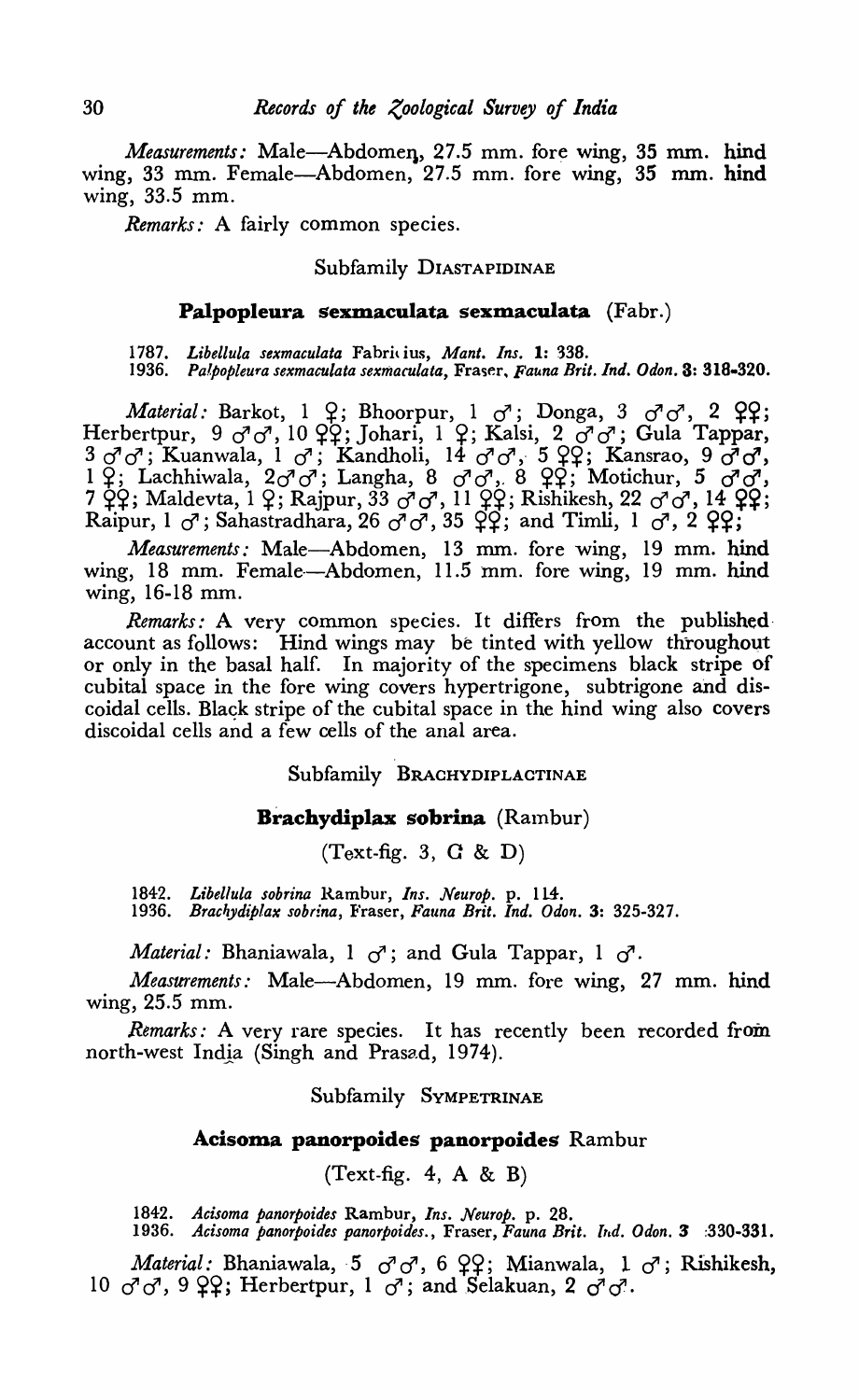*Measurements:* Male-Abdomen, 17 mm. fore wing, 22 mm. hind wing, 20 mm. Female-Abdomen, 16.5-17.5 mm. fore wing, 22-23 mm. hind wing, 20-21 mm.

*Remarks:* It is the first record of this species from north-west India.



Text-fig. 4. (A & B) *Acisoma panorpoides panorpoides* Rambur, A. fore wing, B. hind wing, (C & D) *Diplacodes nebulosa* (Fabricius), C. fore wing, D. hind wing.

## Diplacodes nebulosa (Fabricuis)

(Text-fig. 4, C & D)

*1793. Libellula nebulosa* Fabricius, *Ent. Syst.* 2: 379. *1936. Diplacodes nebulosa,* Fraser, *Fauna Brit. Ind. Ddon.* 3: 335-336. *Material:* Mianwala, 5  $\sigma^2 \sigma^3$ , 12  $\Omega$ .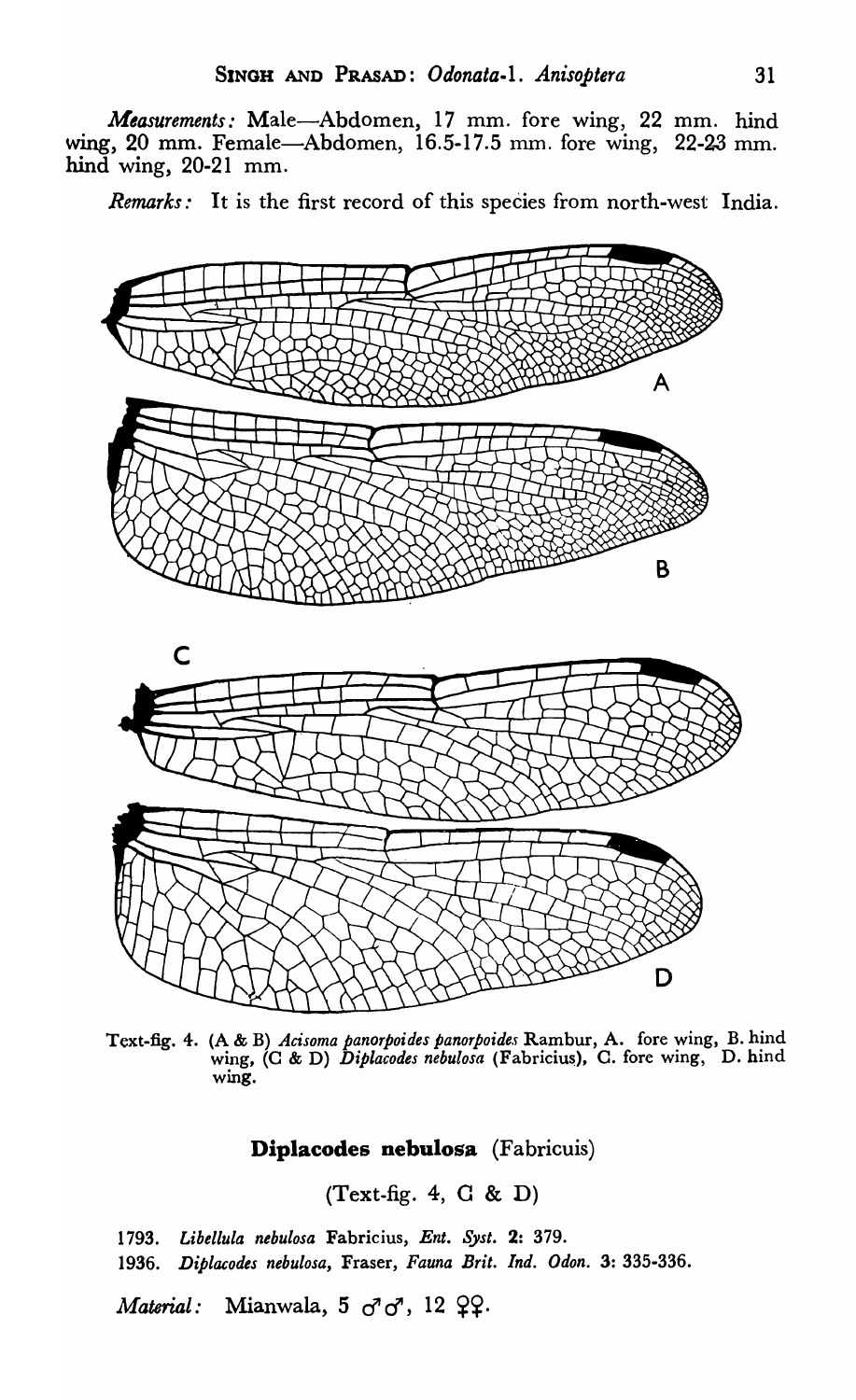*Measurements:* Male-Abdomen, 13-14.5 mm. fore wing, 19 mm. hind wing, 17.5 mm. Female-Abdomen, 13 mm. fore wing, 19 mm. hind wing, 17.5 mm.

*Remarks:* A very rare species.

*Distribution:* It is known to extend from Western India to Australia.

## Diplacodes trivialis (Rambur)

1842. Libellula trivialis Rambur, *Ins. Neurop.* p. 115. 1936. *Diplacodes trivialis,* Fraser, *Fauna Brit. Ind. Odon.* 3: 336-338.

*Material: Mianwala*, 4  $\sigma$ <sup>7</sup>.

*Measurements:* Male-Abdomen, 19 mm. fore wing, 20 mm. hind wing, 19 mm.

*Remarks:* A very rare species.

*Distribution:* Extends from the Seychelles to the Pacific through India, Sri Lanka, Burma, Philippines to Formosa.

### Crocothemis servilia servilia (Drury)

*1770. Libellula strvilia* Drury, *Ill. Ex. Ins.* 1: 112, 113. 1936. *Crocothemis servilia servilia,* Fraser, *Fa.una Brit. Ind. Odon.* 3 : 345-347.

*Material: Asarori, 11*  $\sigma$ *<sup>1</sup>0<sup>7</sup>, 2 22; Bhoorpur, 2*  $\sigma$ *<sup>1</sup>0<sup>7</sup>, 2 22; Barkot,*  $3 \sigma^7 \sigma^7$ , 1  $\varphi$ ; Bhogpur, 1  $\varphi$ ; Bhaniawala, 3  $\sigma^7 \sigma^7$ ; Donga, 1  $\sigma^7$ ; Dehradun,  $3$   $\sigma$  $\sigma'$ ; Doiwala,  $2$   $\sigma$  $\sigma'$ , 1  $\varphi$ ; Gula Tappar, 2  $\sigma$  $\sigma'$ , 2  $\varphi$  $\varphi$ ; Herbertpur,  $^{3}$   $^{3}$   $^{3}$   $^{3}$   $^{4}$   $^{3}$   $^{2}$   $^{2}$ ;  $^{4}$   $^{3}$   $^{4}$   $^{2}$   $^{3}$ ;  $^{4}$   $^{4}$   $^{3}$   $^{2}$   $^{2}$ ;  $^{4}$   $^{3}$   $^{2}$ ;  $^{4}$   $^{3}$ ;  $^{4}$   $^{2}$ ;  $^{5}$   $^{1}$  $^{2}$ ;  $^{1}$  $^{2}$ ;  $^{1}$  $^{2}$ ;  $^{1}$  $^{2}$ ;  $^{1}$  $^{2}$ ; Kansrao, 10  $\sigma$  $\sigma$ , 7  $\Omega$ ; Kuanwala, 2  $\Omega$ ; Karwapani, 3  $\sigma$  $\sigma$ , 4  $\Omega$ ; Jaspur, 1  $\sigma$ ; Jhajra, 2  $\sigma$  $\sigma$ , 2  $\varphi$ ; Kalsi, 3  $\sigma$  $\sigma$ ; Kandholi, 3  $\sigma$  $\sigma$ , 1 $\varphi$ ; Langha, 7 *d'd*<sup>, 8</sup> PP; Lachhiwala, 7 *d*' d<sup>7</sup>, 5 PP; Motichur, 3 d'd<sup>7</sup>, 11  $\hat{\varphi}$ ?; Mianwala, 22  $\sigma$   $\sigma$ , 2  $\varphi$ ?; Manduwala, 1  $\sigma$ , 2  $\varphi$ ?; Maldevta,  $7 \sigma \sigma$ , 2  $99$ ; Phanduwala, 2  $\sigma$  $\sigma$ , 6  $99$ ; Pondha, 2  $\sigma \sigma$ , 3  $99$ ; Ramgarh, 3  $\overrightarrow{QP}$ ; Rishikesh, 16  $\sigma\sigma$ , 11  $\overrightarrow{QP}$ ; Raipur, 34  $\sigma\sigma\sigma$ , 9  $\overrightarrow{QP}$ ; Rajpur,  $1 \text{ } \sigma, 1 \text{ } \varphi;$  Robber's Cave 34  $\sigma \sigma, 9 \text{ } \varphi;$  Sahhawala, 2  $\varphi\varphi;$ Sahastradhara, 28  $\sigma$  $\sigma$ , 14  $\varphi$ ?; Satnarain, 9  $\sigma$  $\sigma$ , 8  $\varphi$ ?; Sahaspur, 16,  $\sigma$   $\sigma$ , 622; Tunwala, 1 2; and Timli, 24  $\sigma$   $\sigma$ , 15 22;

Measurements: Male-Abdomen, 22-25 mm. fore wing, 27.5-31 mm. hind wing, 26-29 mm. Female-Abdomen, 19-21.5 mm. fore wing, 27-28.5 mm. hind wing, 27 mm.

*Remarks:* A very common species. It differs from the published account in the following features. Labium, labrum and anteclypeus are light yellow while rest of the face is blood red.

## Bradinopyga geminata (Rambur)

 $(Text-fig. 5, A & B)$ 

*1842. Libellula geminata* Rambur, *Ins. Neuorp.,* p. 90.

1936. *Bradinopyga geminata,* Fraser, *Fauna Brit. Ina. Odon.* 3: 349-350.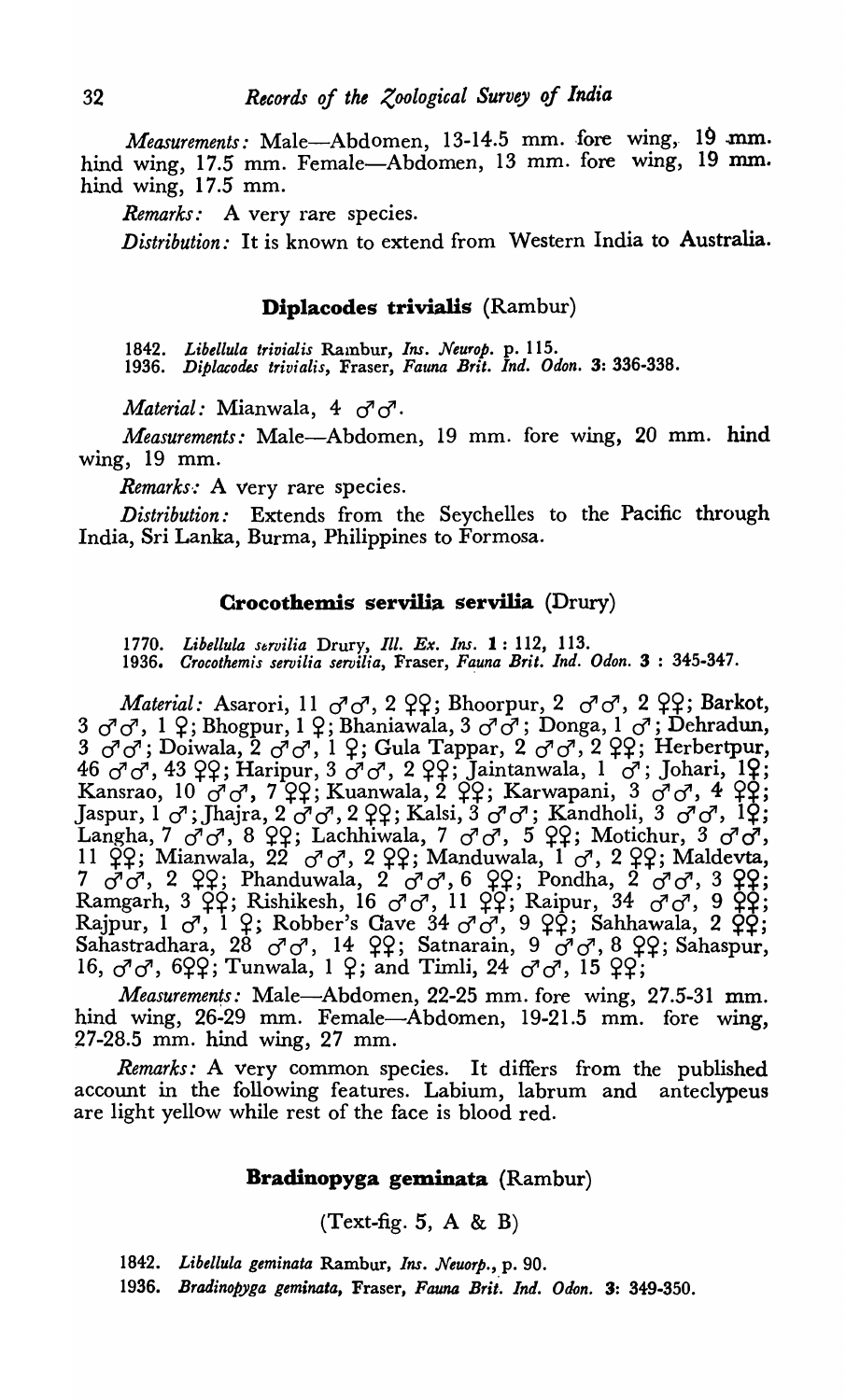*Material:* Sahastradhara,  $1 \circ 7$ ,  $2 \circ 9$ ; and DehraDun,  $5 \circ 7 \circ 7$ ,  $2 \circ 9$ ; *Measurements:* Male-Abdomen, 25 mm. fore wing, 33 mm. hind wing,  $32 \text{ mm}$ . Female-Abdomen,  $25 \text{ mm}$ . fore wing,  $33-35 \text{ mm}$ . hind wing, 32-34 mm.



Text-fig. 5. (A & B) *Bradinopyga geminata* Rambur, A. fore \ving, B. hind wing, (C & D) *Brachythemis contaminata* Fabricius, C. fore wing, D. hind wing.

*Rernarks:* It is not a very common species in Doon Valley. It breeds even in very small bodies of water. One is likely to come across this species on house tops of crowded parts of the city. It is comparatively rare near big streams and ponds.

## **Neurothemis fulvia** (Drury)

*1773. Libl'llu!afu/via* Drury, *Ill. Exot. Ins.* 2: 84-85.'

- 1936. Neurothemis fulvia, Fraser, Fauna Brit. Ind. Odon. 3: 353-354.
- 5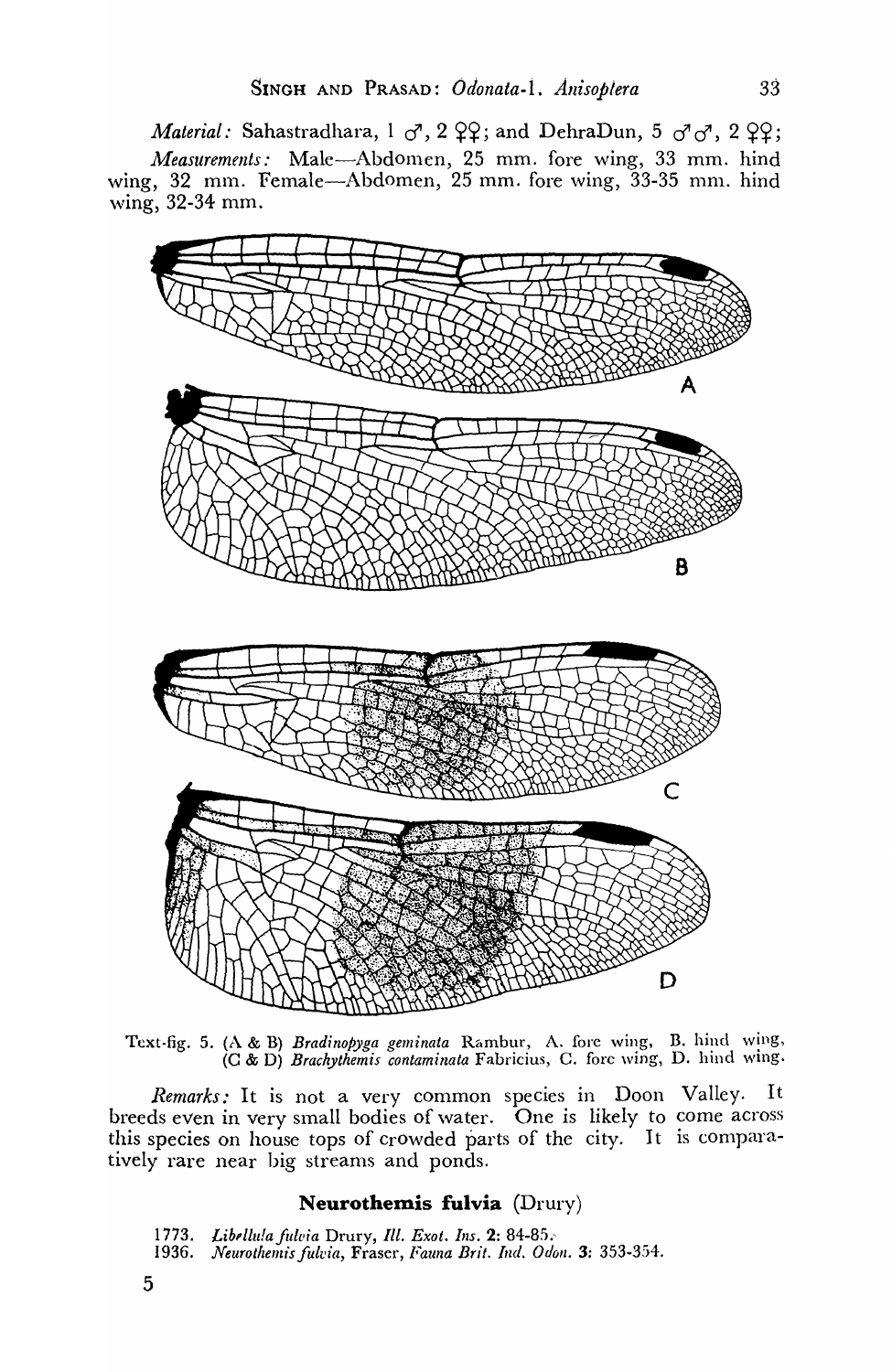*Material:* Asarori, 1  $\sigma$ ; Gula Tappar, 1  $\sigma$ ; and Timli, 15  $\sigma$   $\sigma$ ,  $2$   $22$ ;

*Measurements:* Male-Abdomen, 19 mm. fore wing, 25-27 mm. hind wing, 25-27.5 mm. Female-Abdomen, 18 mm. fore wing, 25 mm. hind wing, 25 mm.

*Distribution:* It is known throughout India, Burma, Thailand and Indochina.

## **Neurothemis intermedia intermedia** (Rambur)

1842. Libellula intermedia Rambur, Ins. Neurop. p. 91.

*1936. Neuyothemis intermedia intermedia,* Fraser, *Fauna Brit. Ind. Odon.* 3: 357-358.

*Material: Barkot, 1 2; Herbertpur, 2 22; Haripur, 1 2; Jhajra,*  $6 \,$   $\sigma$   $\sigma$ ; 1  $\varphi$ ; Kalsi, 1  $\varphi$ ; Kuanwala, 1 $\sigma$ ; Kansrao, 1  $\sigma$ , 1  $\varphi$ ; Motichur,  $2 \sigma \sigma$ ,  $3 \text{ } \text{ } \text{ } \text{ } 2 \text{ } \text{ }$  Phanduwala,  $1 \text{ } \sigma$ '; Sahastradhara,  $1 \text{ } \text{ } \text{ } \text{ } 2$ ; and Timli,  $1 \text{ } \sigma$ '.

Measurements: Male-Abdomen, 23 mm. fore wing, 30 mm. hind wing, 28.5 mm. Female-Abdomen, 21.5 mm. fore wing, 27 mm. hind  $wing, 25 mm.$ 

*Remarks*: It is one of the commonest species.

## **Neurothemis tullia tullia** *(Drury)*

*1773. Libellula tullia* Drury, *Ill. Exot. Ins.* 2: 85. *1936. Neurothemis tullia tullia,* Fraser, *Fauna Brit. Ind. Odon,* 3: 360-362.

*Material:* Sahastradhara, 2  $\sigma$ <sup>7</sup>  $\sigma$ ; Rishikesh, 1  $\Omega$ .

*Measurements:* Male-Abdomen, 19 mm. fore wing, 24 mm. hind wing, 23 mm. Female-Abdomen, 18 mm. fore wing, 24 mm. hind wing, 23 mm.

*Remarks:* It differs from the published description in the following features. The labium is yellowish and the membrane is brown. It is the first record of this species from north-west India.

## **Brachythemis contaminata** (Fabricius)

(Text-fig. 5, C & D)

1793. Libellula contaminata Fabricius, *Ent. Syst.* 2: 382. *1936. Brachythemis contaminata,* Fraser, *Fauna Brit. Ind. Odon.* 3: 365-366.

*Material:* Barkot, 1  $\sigma$ ; Bhaniawala, 4  $\sigma$ <sup>7</sup> $\sigma$ <sup>7</sup>, 5  $2$ ?; Bhoorpur, 1  $\sigma$ <sup>7</sup>, Herbertpur, 5  $\sigma^7 \sigma^7$ ; Jasowala, 1  $\sigma^7$ , 1  $\varphi$ ; Kansrao, 1  $\sigma^7$ ; Lachhiwala, 2  $Q$ ?; Mahant Majri, 5  $\sigma$   $\sigma$ , 5  $QQ$ ; Rishikesh, 7  $\sigma$   $\sigma$ , 4  $QQ$ ; Selakuan,  $14$   $\sigma$   $\sigma$ , 21  $22$ ; Sahastradhara, 3  $\sigma$   $\sigma$ ; and Timli, 1  $\sigma$ .

*Measurements: Male*-Abdomen, 17 mm. fore wing, 23 mm. hind  $\frac{1}{10}$  ving, 22 mm. Femalc--Abdomen, 17 mm. fore  $\text{wing}, 23.5$  mm. hind ,ving, 21.5 mm.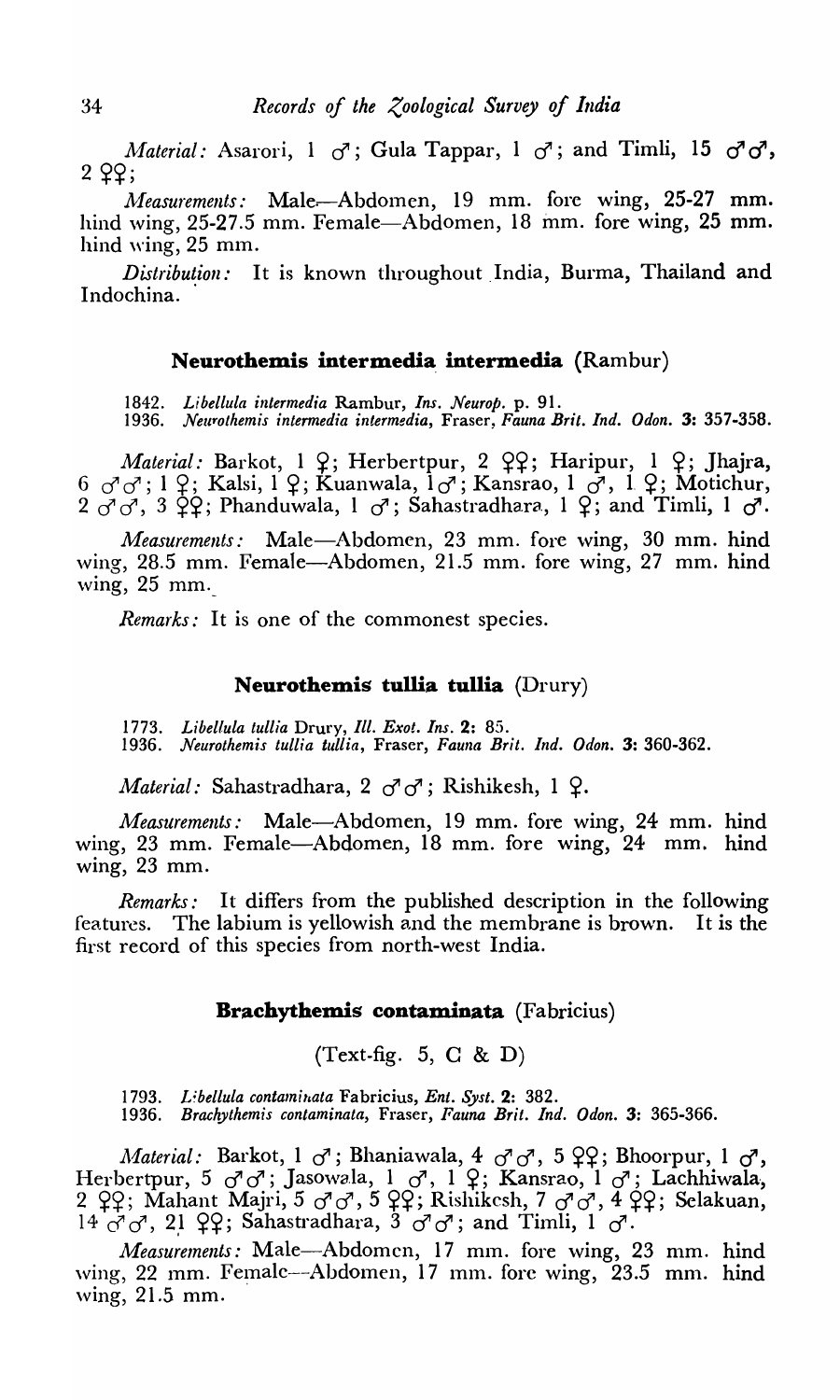#### **Sympetrum commixtum** (Selys)

*1884. Diplax commixla* Selys, *Ann. Soc. Ent. Belg.* 28: 38. 1936. Sympetrum commoxitum, Fraser, Fauna. Brit. Ind. Odon. 3: 372-73.

*Material:* Sahastradhara, 5  $\sigma$ <sup>1</sup> $\sigma$ <sup>7</sup>, 1  $\Omega$ .

*Measurements:* Male-Abdomen, 26.5 mm. fore wing, 33 mm. hind wing, 31.5 mm. Female-Abdomen, 25 mm. fore wing, 31 mm. hind wing, 29.5 mm.

*Remarks:* A comparatively rare species. It differs from the published description in the following features. The pterostigma is reddish-brown and the membrane is whitish brown.

*Distribution:* It is known from north and north-west India.

## Subfamily TRITHEMINAE

## **Trithemis aurora** (Burmeister)

*1839. Libellula aurora* Burmeister, *H andb. Ent.* 2: 859. *1936. Trlthemis aurora,* Fraser, *Fauna Brit. Ind. Odon.* 3: 383-385.

*Material:* Asarori, 1  $\sigma$ ; Bhaniawala, 28  $\sigma$ <sup>7</sup> $\sigma$ <sup>7</sup>, 7  $\varphi$ ?; Barkot, 3 *d*<sup>d</sup>; Chandrabani, 1 <sup>d</sup>; Donga, 1 ?; Dehra Dun, 1 d<sup>7</sup>; Gula Tappar,  $5$   $22$ ;

Herbertpur, 4  $\sigma$ <sup>7</sup> $\sigma$ <sup>7</sup>, 8  $22$ ; Jhajra, 1  $\sigma$ <sup>7</sup>; Kansrao, 5  $\sigma$ <sup>7</sup> $\sigma$ <sup>7</sup>, 5  $22$ ; Karwapani, 1  $\sigma$ ; Langha, 1  $\sigma$ , 1  $\varphi$ ; Lachhiwala, 2  $\varphi$ C; Mianwala, 1  $\varphi$ ; Motichur,  $3 \sigma \sigma$ ; Rajpur, 1  $2$ ; Rishikesh, 31  $\sigma \sigma$ , 6  $2$ , Sahastradhara, 6  $\sigma$ <sup> $\sigma$ </sup>, 2  $\varphi$  $\varphi$ ; Satnarain, 1  $\sigma$ ; and Timli, 1  $\sigma$ <sup>7</sup>.

*Measurements:* Male-Abdomen, 20.5 mm. fore wing, 25 mm. hind wing, 24 mm. Female-Abdomen, 21 mm. fore wing, 28 mm, hind wing, 27 mm.

*Remarks:* One of the most common species, easily distinguished by its crimson coloured abdomen.

## **Trithemis kirbyi kirbyi** Selys

 $(Text-fig. 6, A & B)$ 

*1890. Trithemis aurora* Kirby, *Proc. zool. Soc. Lond.* p. 327. *1936. Trithemis kirby kirby,* FrlS(r, *Fauna Brit. Ind. Odon.* 3: 365-387.

*Material: Maldevta, 4*  $\sigma \sigma$ *, 1*  $\Omega$ *; Mianwala, 1*  $\Omega$ *; Mahant Majri,* 1  $\varphi$ ; and Pondha, 1  $\sigma$ .

*Measurements:* Male-Abdomen, 20 mm. fore wing, 26 mm. hind wing, 24.5 mm. Female—Abdomen, 19 mm. fore wing, 27 mm. hind wing, 25 mm.

*Renzarks:* The males of this species are very swift fliers and difficult to catch. Both the forms of females described by Fraser (1936) arc available in the Doon Valley. The female collected from Maldevta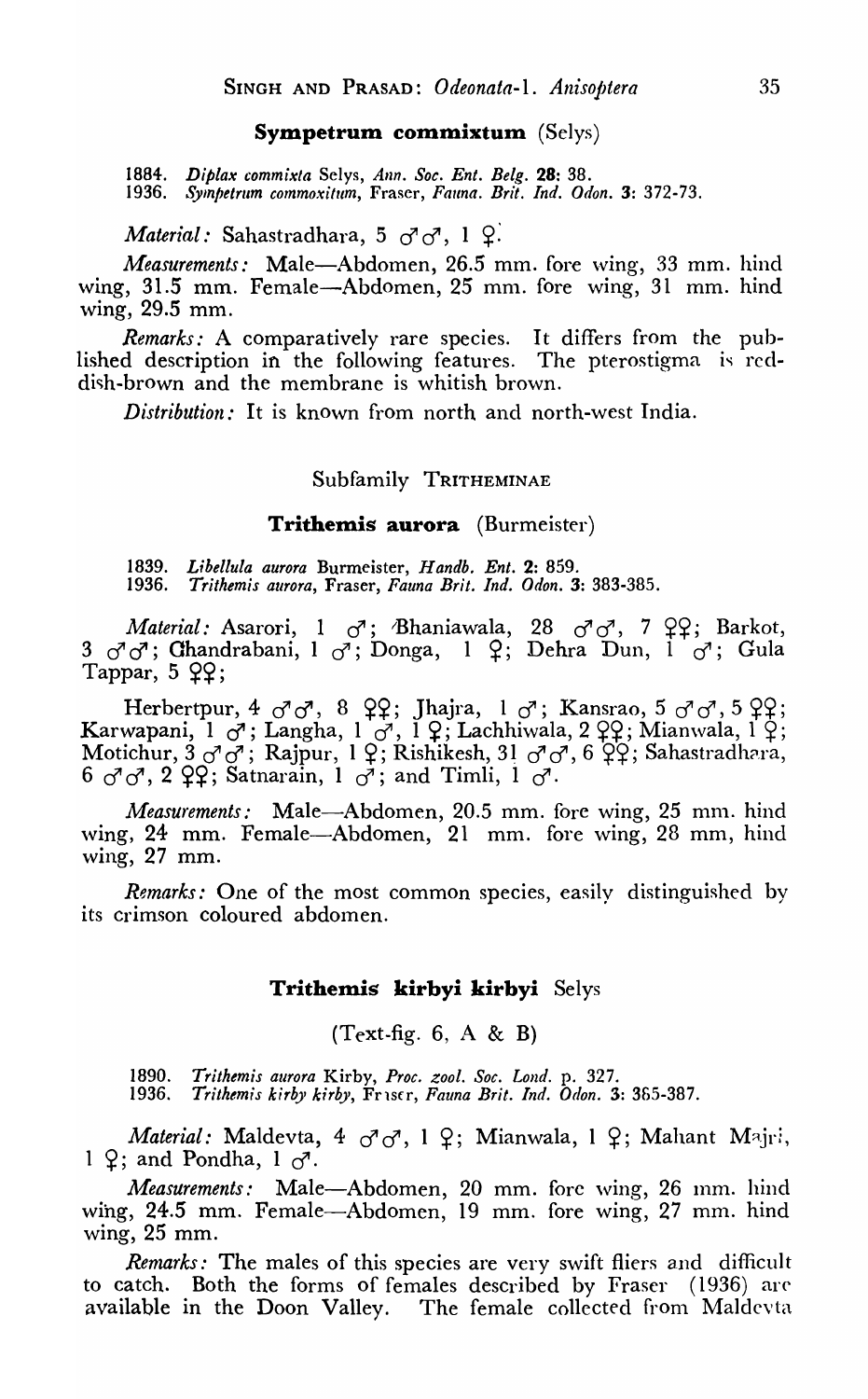is of the 'rare' type and those collected from Mahant Majri are of the 'common' type.



Text-fig. 6. (A & B) *Trithemts kirbyt kirby* Selys, A. fore wing, B. hind wing. (C & D) *Parztala flavescens* (Fabricius), C. fore wing, D. hind wing.

## Trithemis festiva (Rambur)

1842. Libellula festiva Rambur, *Ins. Neurop.* p. 92.<br>1936. Trithemis festiva, Fraser, Fauna Brit. Ind. O *1936. Trithemis jestil'a,* Fraser, *Fauna Brit. Ind. Odon.* 3: 387-389.

*Material:* Asarori, 9  $\sigma \sigma$ ; Bhaniawala, 12  $\sigma \sigma$ ; Barkot, 1  $\sigma$ ; Dehra Dun, 1 *d*<sup>1</sup>, 1 <sup>9</sup>; Donga, 21 *d*<sup>1</sup> *d*<sup>1</sup>, 6 <sup>9</sup>9; Doiwala, 2 *d*<sup>1</sup> *d*<sup>1</sup>; Gula Tappar, 1 *d*<sup>1</sup>, Herbertpur, 7 d<sup>7</sup> d<sup>7</sup>, 1 <sup>Q</sup>; Heripur, 3 d<sup>7</sup> d<sup>7</sup>; Johari, 1 d<sup>7</sup>, 1  $\overline{3}$ ; Jhajra, 4  $\overline{2}$ 9; Jaintanwala, 12  $\sigma\sigma$ , 1  $\overline{9}$ ; Kandholi, 47  $\sigma\sigma$ , 6  $\overline{2}$ 9; Kansrao, 18, *d*<sup>1</sup>*d*<sup>9</sup> ??; Khera, 2 *d*<sup>1</sup>*d*</sub>, Kerwapani, 1 *d*<sup>2</sup>; Kalsi,  $2 \sigma^7 \sigma^7$ ; Lachhiwala,  $3 \sigma^7 \sigma^7$ ; Langha,  $18 \sigma^7 \sigma^7$ ; Mianwala,  $2 \sigma^7 \sigma^7$ ,  $1 \mathcal{Q}$ ;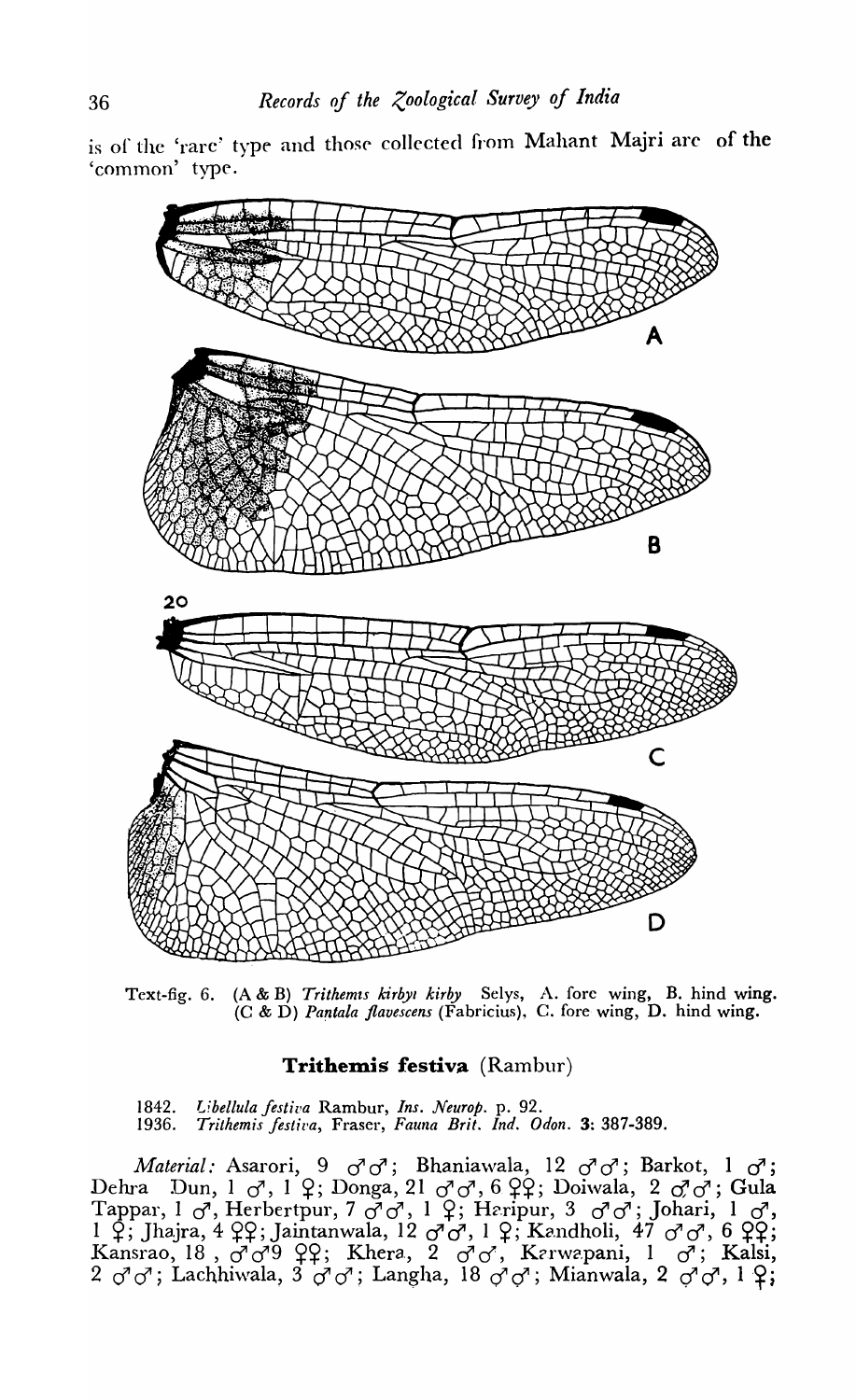Motichur, 16  $\sigma$ <sup>1</sup> $\sigma$ , 2  $\varphi$ <sup>2</sup>; Pondha, 3  $\sigma$ <sup>1</sup> $\sigma$ <sup>3</sup>; Raipur, 14  $\sigma$ <sup>1</sup> $\sigma$ <sup>3</sup>; Rishikesh, 4  $\sigma$ <sup>1</sup> $\sigma$ <sup>7</sup>, 2  $\varphi$  $\varphi$ ; Robber's Cave, 5  $\sigma$ <sup>1</sup> $\sigma$ <sup>7</sup>, 1  $\varphi$ ; Ramgarh, 1  $\sigma$ <sup>7</sup>, 1  $\varphi$ ; Rajpur, 27  $\sigma$   $\sigma$ , 3  $\varphi$ ; Sahastradhara, 73  $\sigma$   $\sigma$ , 11  $\varphi$ ; Satnarain, 1  $\sigma$ ; Sahaspur,  $5 \circ \sigma$ ; and Timli,  $1 \circ \sigma$ .

*Measurements:* Male-Abdomen, 20-22 mm. fore wing, 28-31 mm. hind wing, 26-30 mm. Female—Abdomen, 20-22 mm. fore wing, 28-30 mm. hind wing,  $27-29$  mm.

*Remarks:* It is one of the most common species.

## **Trithemis pallidinervis** *(Kirby)*

1889. *Sympetrum pallidinervis* Kirby, *Trans. zool. Soc. Lond.* **12:** 327.<br>1936. *Trithemis pallidinervis.* Fraser, Fauna Brit. Ind. Odom. 3: 389-3! 1936. *Trithemis /Jalli dine1vis,* Fraser, *Fauna Brit. Ind. Odom.* 3: 389-39 I.

*Material:* Herbertpur, 1  $9$ ; Lachhiwala, 4  $\sigma \sigma$ ; Raipur, 1  $\sigma$ <sup>7</sup>, 1  $9$ ; and Sahastradhara,  $1 \sigma$ .

*Measurements: Male*-Abdomen, 24 mm. fore wing, 31 mm. hind wing, 30 mm. Female—Abdomen, 23 mm. fore wing, 30 mm. hind wing, 28 mm.

*Distribution:* It is known throughout India, Sri Lanka, Burma, Philippines and Formosa.

Subfamily Zygonictinae

## **Zygonyx torrida isis** Fraser

1924. *Zygonyx isis* Fraser, *Rec. Ind. Mus.* **26**: 426, 440, 441. 1936. *Zygonyx torrida isis, Fraser, Fauna Brit. Ind. Odon.* 3: 401-402.

*Material:* Johari, 1 9.

*Measurements:* Female-Abdomen, 39 mm. fore wing, 50 mm. hind wing, 48 mm.

*Remarks:* A very rare species. It has *been* recorded for the first time from Uttar Pradesh.

*Distribution:* It is known from South India, Punjab, and Eastern India.

## Subfamily ZYXOMMATINAE

## **Zyxomma petiolatum** Rambur

1842. *<yxonima petiolatum* Rambur, *Ins. Neurop.* p. 30. 1936. *Zyxomma petiolatum, Fraser, Fauna Brit. Ind. Odon.* 3: 409-410.

*Material:* Dehra Dun, 1 9.

*Measurements:* Female—Abdomen, 37 mm. fore wing, 34 mm. hind \ving, 33 mm.

*Remarks:* A very rare species.

*Distribution:* It is known throughout India, Burma, and Sri Lanka,